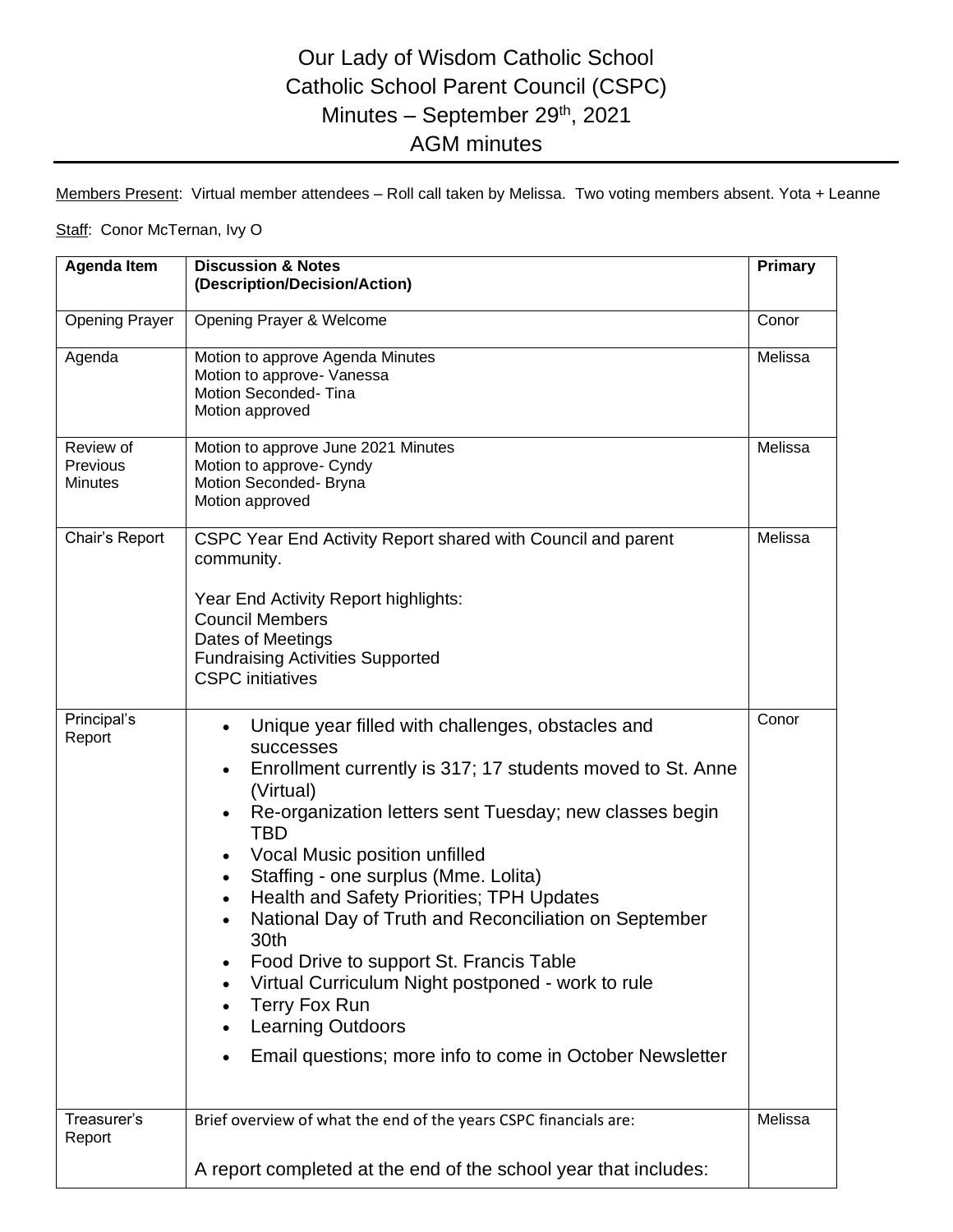|                             | Funds received/revenues<br>$\bullet$<br><b>Disbursements</b>                                            |                   |
|-----------------------------|---------------------------------------------------------------------------------------------------------|-------------------|
|                             | Balance of available funds<br>$\bullet$<br>Ministry Parent Engagement Funds (PIC Grant and<br>$\bullet$ |                   |
|                             | PRO Grant)                                                                                              |                   |
|                             | <b>PIC - Parent Involvement Committee</b>                                                               |                   |
|                             | <b>PRO - Parent Reaching Out</b>                                                                        |                   |
|                             | Please see financial report from treasurer.                                                             |                   |
| Standing<br>Committees      | N/A                                                                                                     |                   |
| OAPCE Rep<br>Report         | N/A                                                                                                     |                   |
| <b>Other Business</b>       | CSPC by-law amendments<br>Vote for amendments proposed in June 2021 meeting.                            | Melissa/<br>Conor |
|                             | By-law 5.1- Elected Voting Members-                                                                     |                   |
|                             | 37.5% Yes<br>62.5% No                                                                                   |                   |
|                             |                                                                                                         |                   |
|                             | By-law 11.2- Calendar of Meetings<br>54.2% Yes                                                          |                   |
|                             | 45.8% No                                                                                                |                   |
|                             | By-law 7.2 Discipline of Members                                                                        |                   |
|                             | 75% Yes<br>25% No                                                                                       |                   |
|                             |                                                                                                         |                   |
|                             | By-law 12.1 (1) Standing Committees<br>66.7% Yes                                                        |                   |
|                             | 33.3% Yes                                                                                               |                   |
|                             | By-law 12.1 (2) Standing Committees                                                                     |                   |
|                             | 70.8% Yes<br>29.2% No                                                                                   |                   |
|                             |                                                                                                         |                   |
| Adjournment                 | Motion to adjourn- Ani<br>Seconded-Bobbi-Jo                                                             | Conor             |
|                             |                                                                                                         |                   |
|                             | <b>Parent Member Elections:</b>                                                                         |                   |
| Review of                   | <b>Elections Committee Introduction</b>                                                                 | Bobbi-Jo          |
| <b>CSPC Mandate</b>         |                                                                                                         |                   |
| Election<br>Procedures      | <b>Review of Election procedures</b>                                                                    | Bobbi-Jo          |
| Parent Member               | <b>Olinka Blanco</b>                                                                                    |                   |
| Elections<br><b>Results</b> | <b>Irena Brooks</b><br><b>Tina Cheung</b>                                                               |                   |
|                             | <b>Bryna Crombie</b><br>Vanessa Joyette                                                                 |                   |
|                             | <b>Melissa Prezens</b>                                                                                  |                   |
|                             | <b>Cyndy D'Alleva</b>                                                                                   |                   |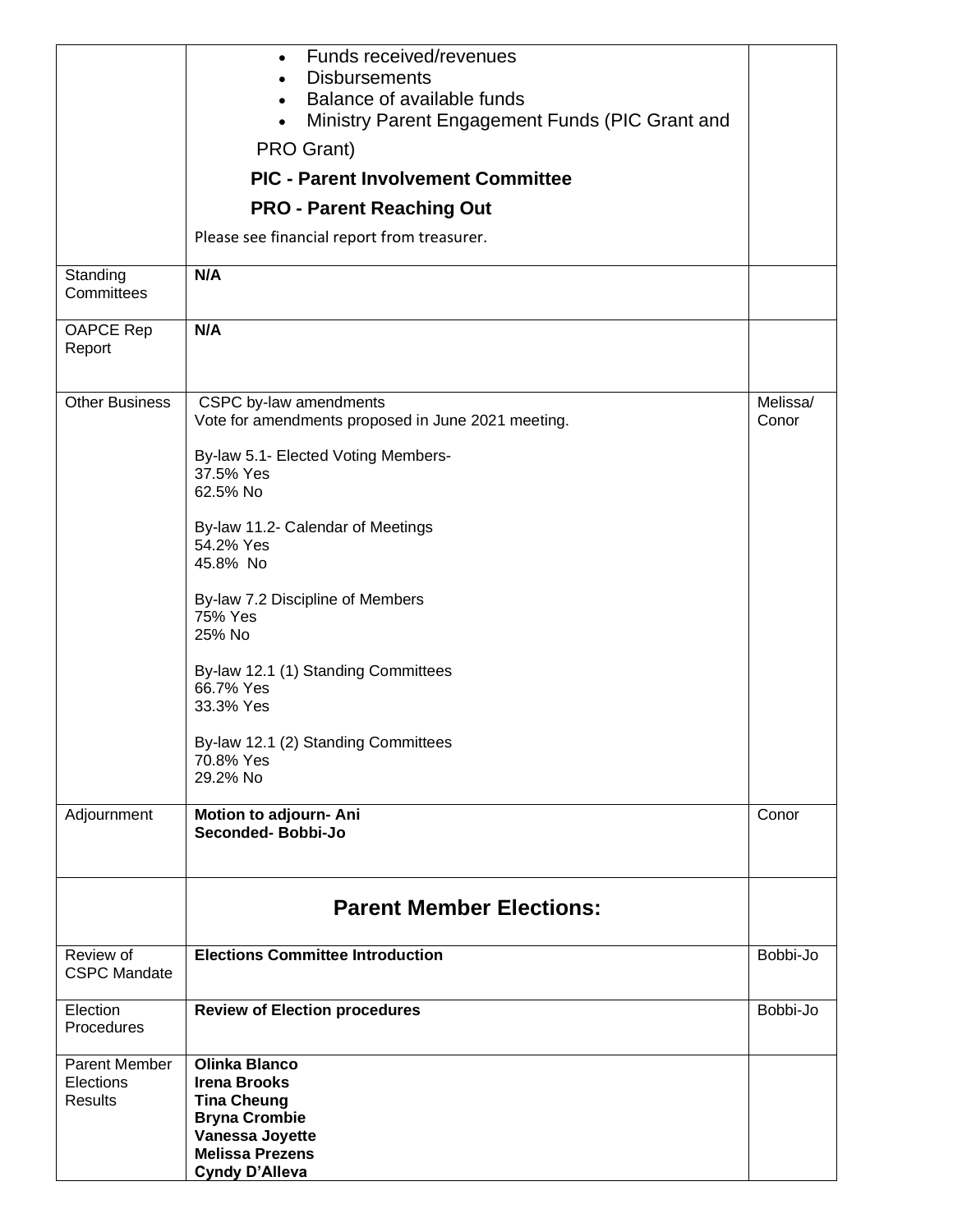|                             | <b>Carmen Lesperance</b><br><b>Rachel Gilmour</b><br><b>Sheria Cotter</b><br><b>Tina Cheung</b><br><b>Ani Smithers</b><br><b>Alsha Mark</b> |  |
|-----------------------------|---------------------------------------------------------------------------------------------------------------------------------------------|--|
| Adjournment of<br>Elections | Motion to Adjourn: Olinka<br>Second: Bryna                                                                                                  |  |
|                             | Election for parent members adjourned                                                                                                       |  |
|                             | <b>Executive Member Elections:</b><br>(Chair of the election: Bobbi- Jo Soraine)                                                            |  |
| Chair                       | Nominations:<br>Lisa Landriault (self-nominated and seconded by Tina)                                                                       |  |
|                             | Motion to close nominations:<br>Motioned: Vanessa                                                                                           |  |
|                             | Seconded: Alsha<br>Motion passed. Nominations closed                                                                                        |  |
|                             | Elected chair: Lisa Landriault                                                                                                              |  |
| Role of<br>Treasurer        | Nomination:<br>Melissa Prezens (self-nominated and seconded by Ani)                                                                         |  |
|                             | Motion to close:<br>Motioned: Bobbi-Jo<br>Seconded: Sheria                                                                                  |  |
|                             | Elected: Melissa Prezens                                                                                                                    |  |
| Secretary                   | Nomination:<br>Rachel Gilmour (self-nominated)                                                                                              |  |
|                             | Motions to close nomination:<br>Motioned: Ani<br>Seconded: Tina                                                                             |  |
|                             | Elected: Rachel Gilmour                                                                                                                     |  |
| Community<br>Member         | N/A                                                                                                                                         |  |
| OAPCE Rep.                  | Nomination:<br>Vanessa Joyette (self-nominated and seconded by Melissa)                                                                     |  |
|                             | Motion to close nomination:<br>Motioned: Bobbi-Jo<br>Seconded: Olinka                                                                       |  |
|                             | Elected: Vanessa Joyette                                                                                                                    |  |
| Special<br>Education Rep.   | Nominations:<br>N/A                                                                                                                         |  |